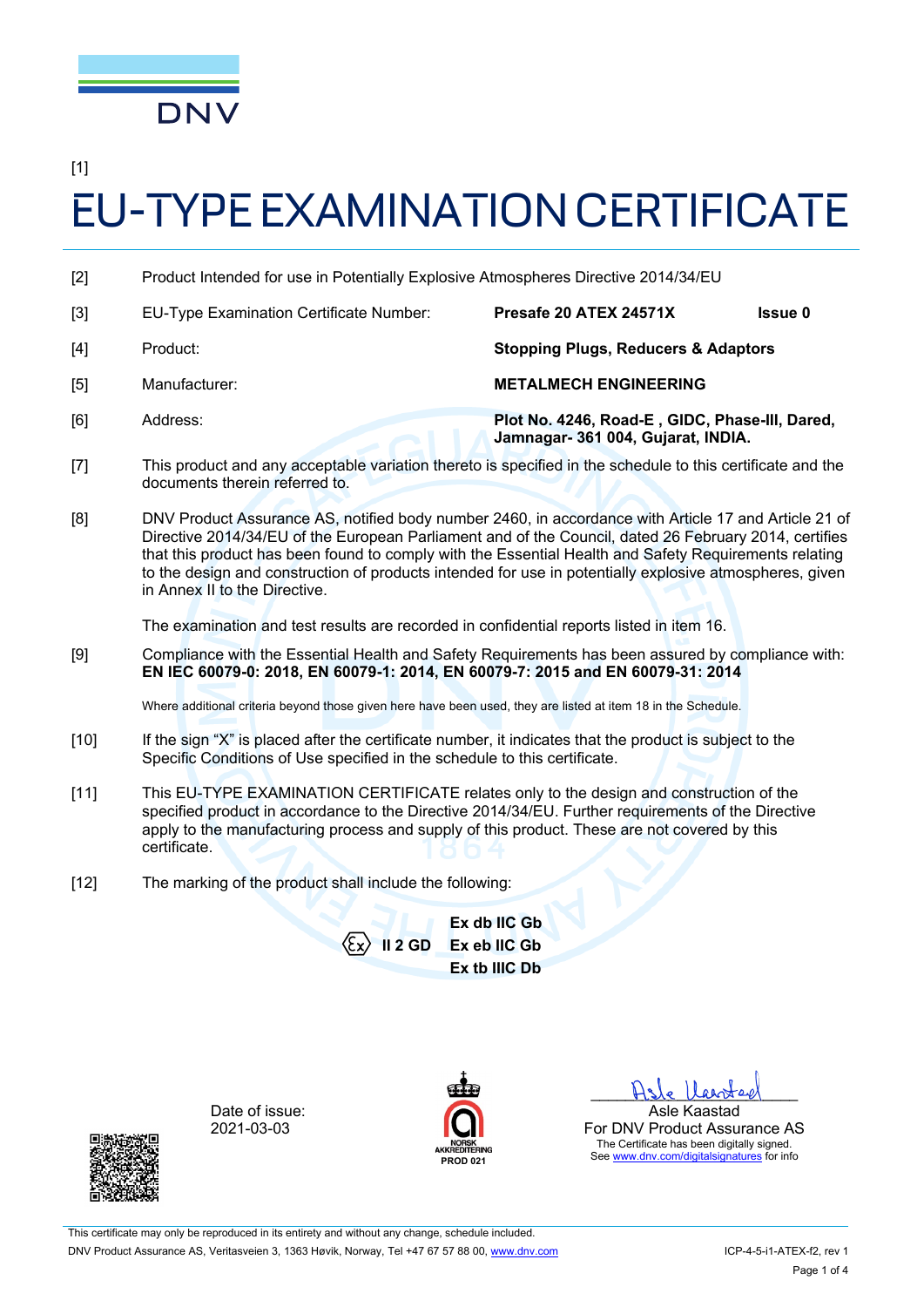

#### [13] **Schedule**

[14] **EU-Type Examination Certificate No:** Presafe 20 ATEX 24571X Issue 0

#### [15] **Description of Product**

Stopping plugs, Type MM-EX PLG\*\* \*\* are manufactured in brass or stainless steel SS304 / SS 316L grade material comprises a solid plug with an external thread form as indicated in below type nomenclature.

MM-EX PLG \*M \*\* type stopping plugs are mushroom head plugs used for blanking un-used metric entries in the Ex certified equipment. The head plug is tightened with the use of an Allen key on the external hexagon recess. The mushroom head stopping plug is fitted with silicone O-ring secured in a groove under the head of the stopping plug for ingress protection IP66 / IP68.

MM-EX PLG \*N \*\* type stopping plugs are shoulder less cylindrical plugs with external threads along their length used for blanking un-used NPT entries in the Ex certified equipment. The head contains hexagonal recessed socket to allow fitting and removal.

Adaptors Type MM-EX AD<sup>\*\*</sup> \*\* \*\* and Reducers Type MM-EX RD<sup>\*\*</sup> \*\* \*\* are manufactured in brass or stainless steel SS304 / SS 316L grade material comprises a hollow hexagonal body with male and female coaxial threads.

When structured as an adaptor, the female thread is larger than the male thread. When structured as a reducer the female thread is smaller than the male thread.

The adaptors and reducers with male cylindrical metric threads are fitted with an O ring mounted in a groove in the face of the hexagon on the male thread side for ingress protection IP66/ IP68.

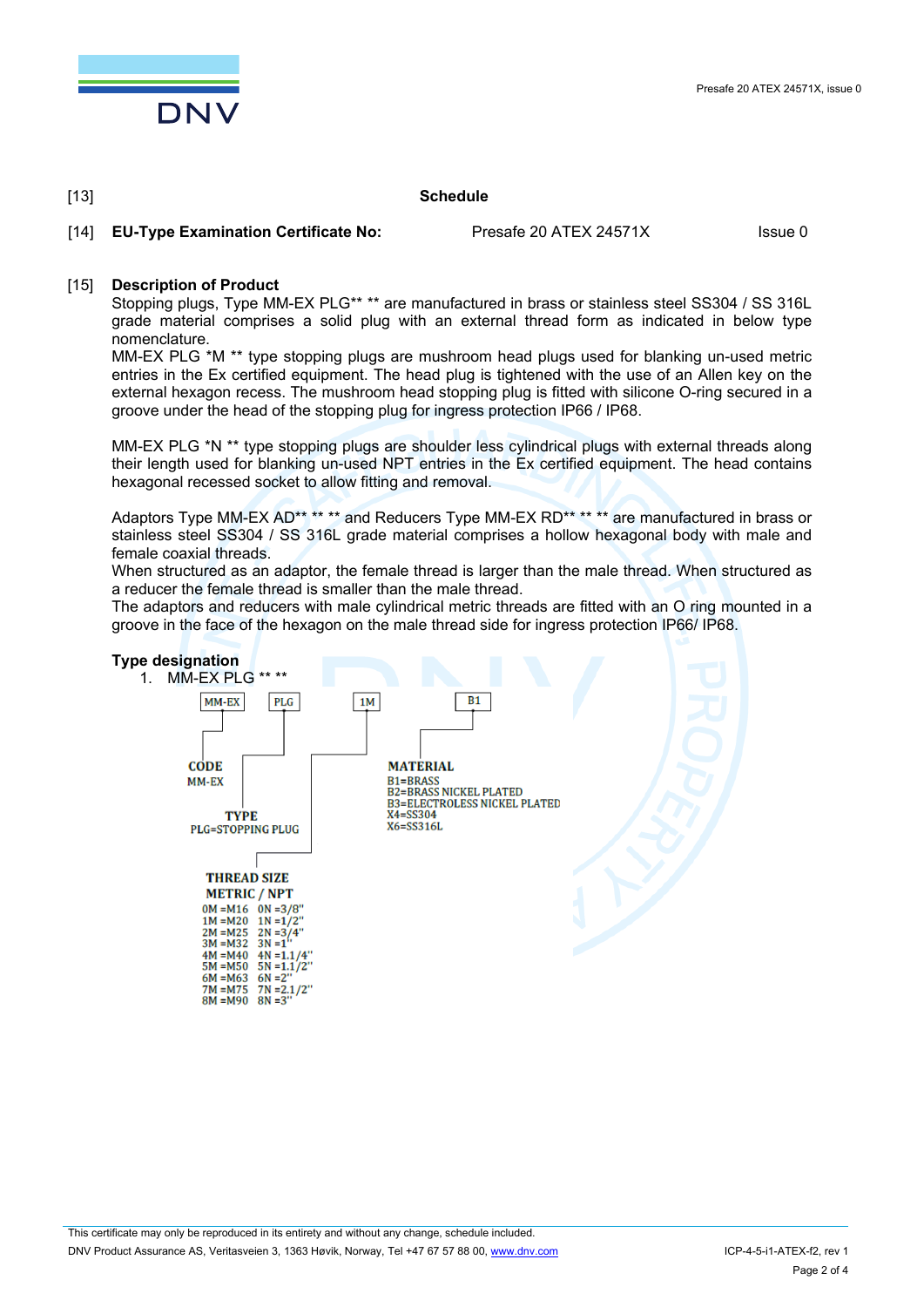DNV



[16] **Report No**.: 2020-9621 **Project No.:** PRJN-182328-2020-PA-IND